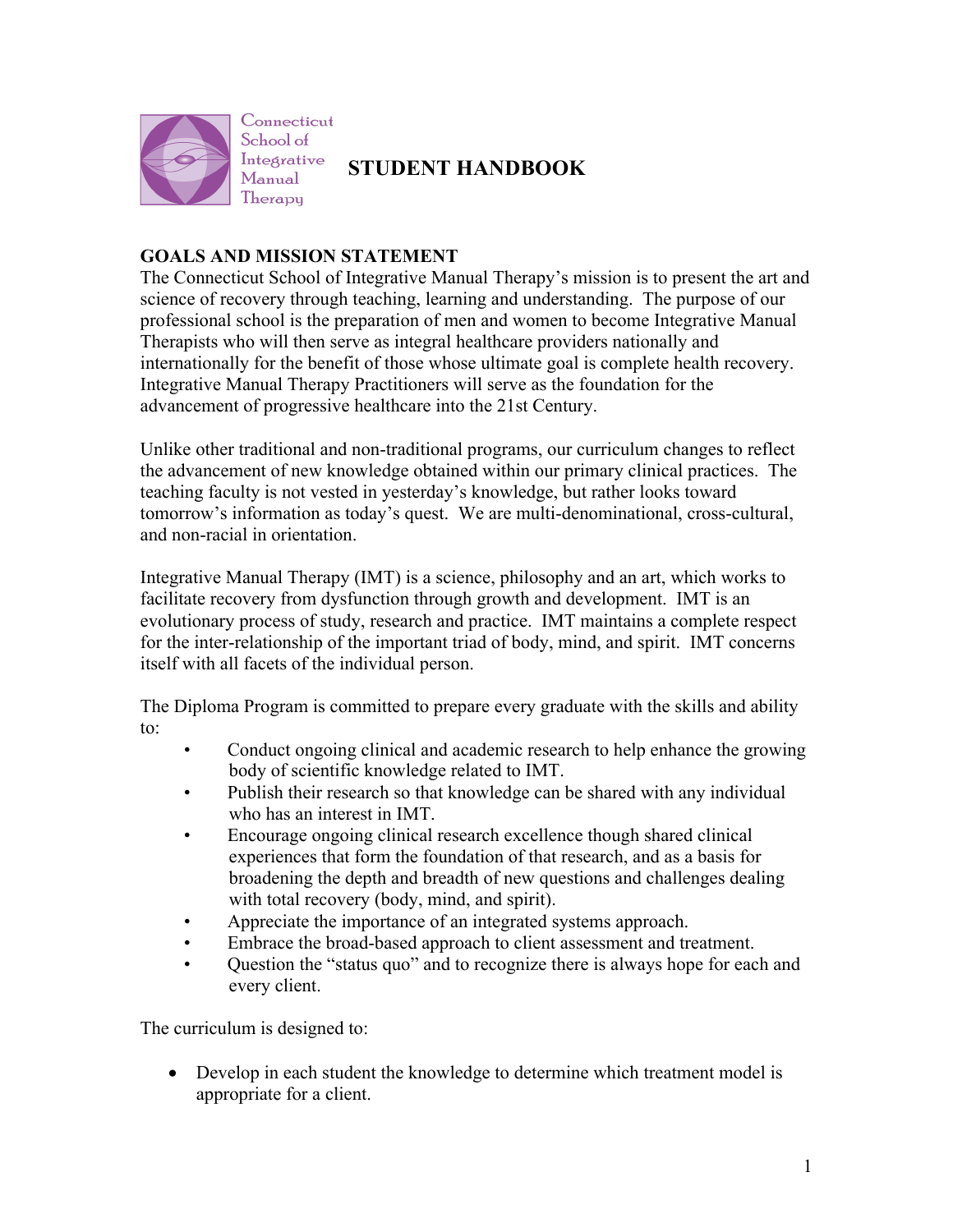• Functional knowledge of fellow healthcare providers.

# **INTEGRATIVE MANUAL THERAPY WITH AN INTEGRATED SYSTEMS APPROACH**

Integrative Manual Therapy is built upon an underlying philosophy known as the Integrated Systems Approach. Healthcare today is largely comprised of specialists that treat only specific systems of the body or use only specific modalities. At the CT School of IMT, we believe that a client's presentation, signs, symptoms, and level of function are affected by health or dysfunction across all body systems. While addressing low back pain, for example, only treating the spine may yield positive results for one patient but not for another. That's because the human body is a complex interaction of systems based on many interdependent factors. Since the body is essentially a "system of interconnected systems," practitioners must be able to assess, diagnose and treat any and all systems in order to bring optimal results to the client as a whole – this is the Integrated Systems Approach.

The Integrated Systems Approach began in 1971 with the research of Sharon Giammatteo, PhD, IMT-C. It was formally introduced in her first lecture on Structural and Functional Rehabilitation in 1981. The Integrated Systems Approach is presented at The CT School of IMT.

### **Integrative Diagnostics with a Holistic Approach**

The Integrated Systems Approach teaches us to use a total-body diagnostics process called Integrative Diagnostics and the system-specific technologies of Integrative Manual Therapy. A client might present symptoms of pain and limited motion of the left shoulder, for example. The Integrative Diagnostics process might reveal that the nerves are impinged at the shoulder, in which case the practitioner would apply Integrative Manual Therapy techniques specific to that system. If, on the other hand, Integrative Diagnostics indicates dysfunction in the region of the heart or the gallbladder contributing to the shoulder symptoms and limitations in function, then techniques specific to those systems would be applied instead. The concept of systems integration extends beyond the physical systems of the body. Indisputable evidence exists that physical health is also influenced by emotional, personal, mental, spiritual and other aspects of an individual's life. The Integrated Systems Approach embraces all of these aspects and related disciplines in a holistic process designed to yield the best possible results in individual, community and world health.

# **The Systems**

Concepts of the Integrated Systems Approach as well as techniques to treat the specific systems of the body can be found in the coursework of CSIMT. The Integrated Systems Approach includes the following systems and more:

- Systems of Biomechanics (joint integrity of the pelvis, sacrum, spine, and peripheral joints)
- Musculoskeletal System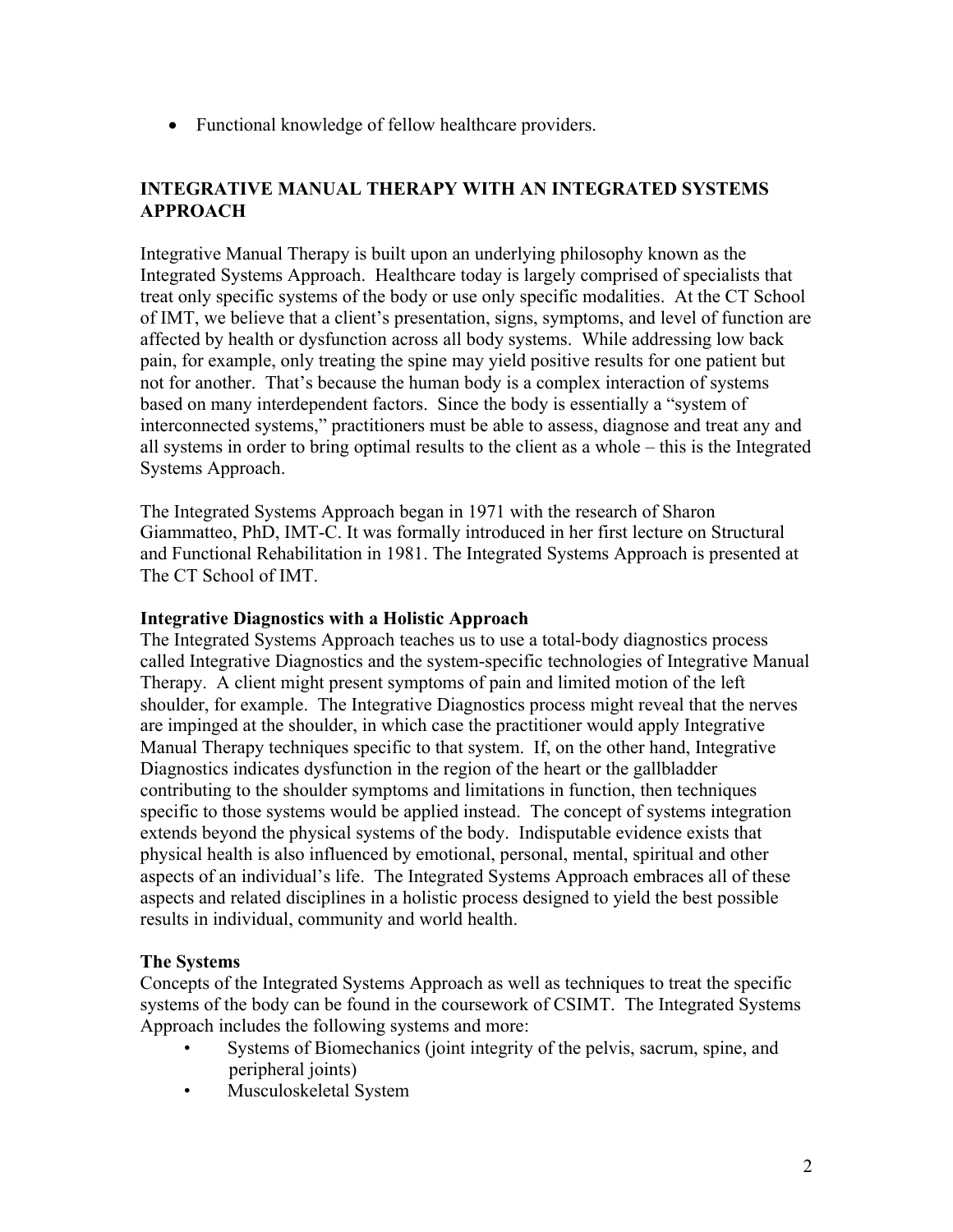- Connective Tissue System
- Central Nervous System (brain and spinal cord)
- Cranial system
- Peripheral Nervous System
- Visceral System (cardiac, digestive, urogenital, immune, pulmonary, detoxification, and more)
- Circulatory systems (arterial, venous, and lymphatic)
- System of Energy
- Body/Mind Systems

#### **The Audience**

The Integrative Manual Therapy Approach can be learned by physical therapists, occupational therapists, massage therapists, speech therapists, physicians, learning specialists, psychologists, nurses, wellness experts in bodywork, and more. It is used in hospitals, outpatient clinics, schools as well as other institutions.

#### **Structural and Functional Rehabilitation through IMT**

IMT addresses rehabilitation in two categories: Structural Rehabilitation and Functional Rehabilitation.

Structural Rehabilitation improves structural integrity of the body. It addresses joint mobility, muscle tone, soft tissue flexibility, range of motion, muscle control and more. It corrects path-anatomy in biomechanics of the spine and appendages, muscles connective tissue system, organs, nervous system, blood vessels, lymphatic system and energetic structures.

Functional Rehabilitation restores functional outcomes according to the optimal potential of the client. It addresses balance, coordination, proprioception (internal joint sensation), exteroception (sensory capability), strength, endurance, hearing, vision, speech, smell, learning, behavior and more.

Structural Rehabilitation corrects anatomic dysfunction and influences physiology. It creates the potential for function. Functional Rehabilitation optimizes the patient's utilization of this function. The relationship between Structural and Functional Rehabilitation can be illustrated in the following analogy. Think of a child playing the piano. If the piano is out of tune, the music will sound poor. Even if the child is a master prodigy of the piano, the music will still sound poor because the structural integrity of the piano is lacking. It is always more efficient and effective to treat structure first – to tune the piano. Once the piano is tuned, the potential for good music is there, but the child may require some lessons. These lessons are Functional Rehabilitation. This Functional Rehabilitation will help the child teach his/her potential in creating beautiful music.

# **A Summary**

There is no "one" single problem affecting a person causing disability and pain, and inhibiting their function. Persons of all ages, cultures, and locations are composites of their past, present, and future goals. Emotional, personal, mental/cognitive, spiritual and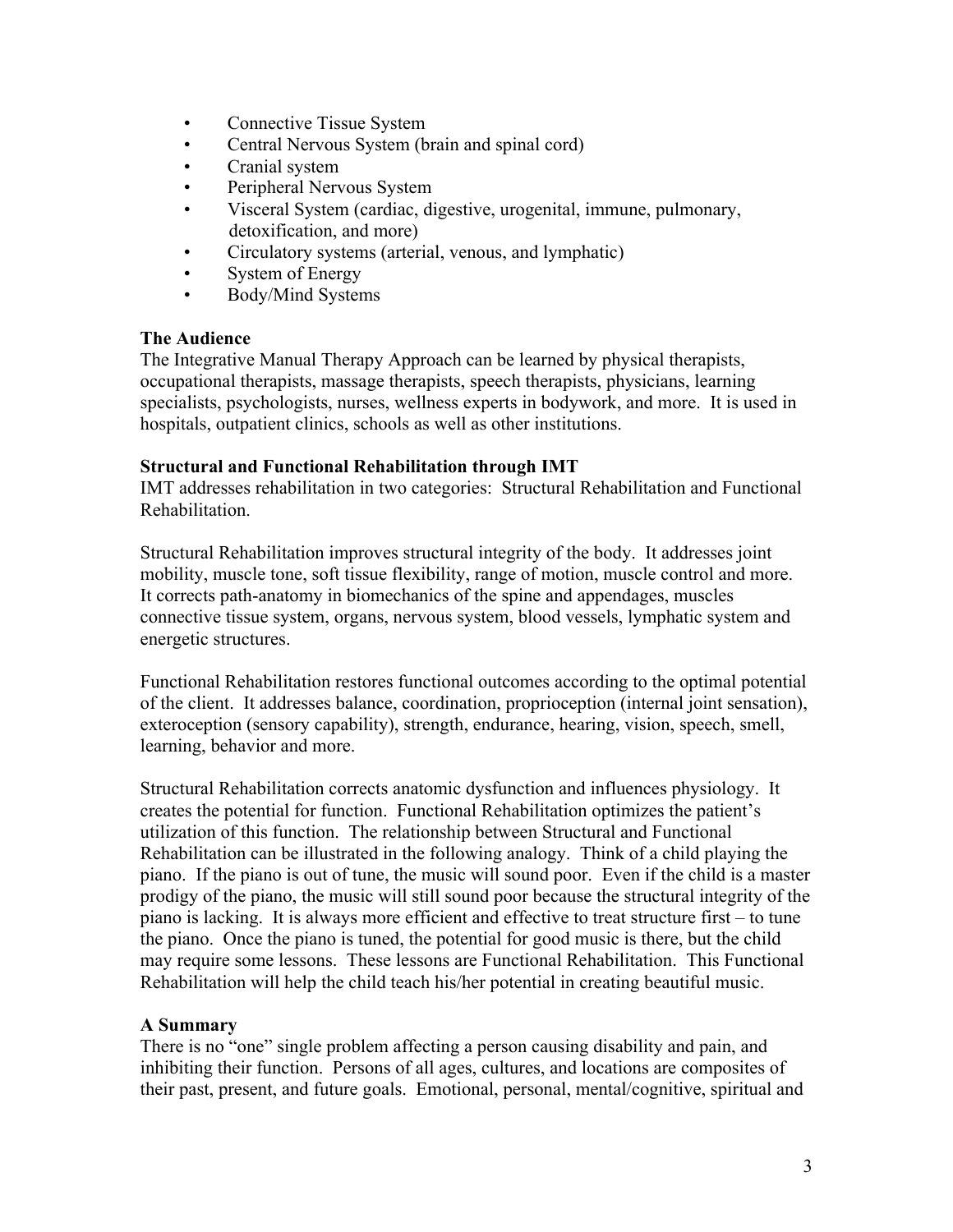other aspects of living contribute to healthy life-styles and goal-oriented function. Persons around the world are learning more every day about function and dysfunction. Accountability and responsibility for function and productivity belongs to everyone, rather than to the physician, the insurance company, and the drug vendor. Integrative Manual Therapy is more than structural and functional rehabilitation, more than Integrative Diagnostics, more than Integrated Systems approach to correct dysfunction and improve function. It is an ever-expanding field contributing to all disciplines that wish to improve home, community, and world health.

#### **THE DIPLOMA PROGRAM**

The Diploma Program in Integrative Manual Therapy is currently designed for the health care practitioner (i.e. MD, ND, DDS, DO, DC, nurse, body worker, massage therapist, PT, OT, AT, C, etc.) who wishes to augment his/her professional skills in Integrative Manual therapy. The school is also designed for individuals who have little or no academic or professional background in health sciences and the delivery of health care. A challenging curriculum will allow the learner to obtain essential skills that could be used to work with family, friends, and loved ones. Although there is currently no formal recognition (i.e. licensure) of the Integrative Manual Practitioner by traditional allopathic personnel, future licensure and national accreditation will be explored on an ongoing basis. Recognition by health insurers has not yet been established, however, will be a focus for the future. Completion of this diploma program provides the student with the acknowledgement of an acquired competency from a rapidly expanding, but select core of manual practitioners.

The curriculum includes several categories of coursework including structural, academic, and functional. Structural courses are offered through the Connecticut School of Integrative Manual therapy. The academic and functional courses must be taken through another school, college or university and must be completed prior to graduation. Once all structural, academic, and functional requirements are met, the student will be issued a Diploma in Integrative Manual Therapy.

# **FACULTY**

#### **Instructors**

Our teaching faculty is comprised of expert clinicians and worldwide leaders in the field of Integrative Manual therapy. They bring to the school diverse clinical and academic backgrounds, which enhance the learning opportunities of the student. Instructors are Certified Integrative Manual Therapists, (I.M.T.C.), and are dedicated to promoting higher education through their own ongoing participation in research and learning.

#### **Administrative Board**

This board is comprised of a panel of administrators and practitioners designed to facilitate the decision-making process of the school. Each member has a minimum of ten years of clinical and/or administrative experience. The clinicians are world-renowned practitioners in the field of Integrative Manual Therapy. The board is dedicated to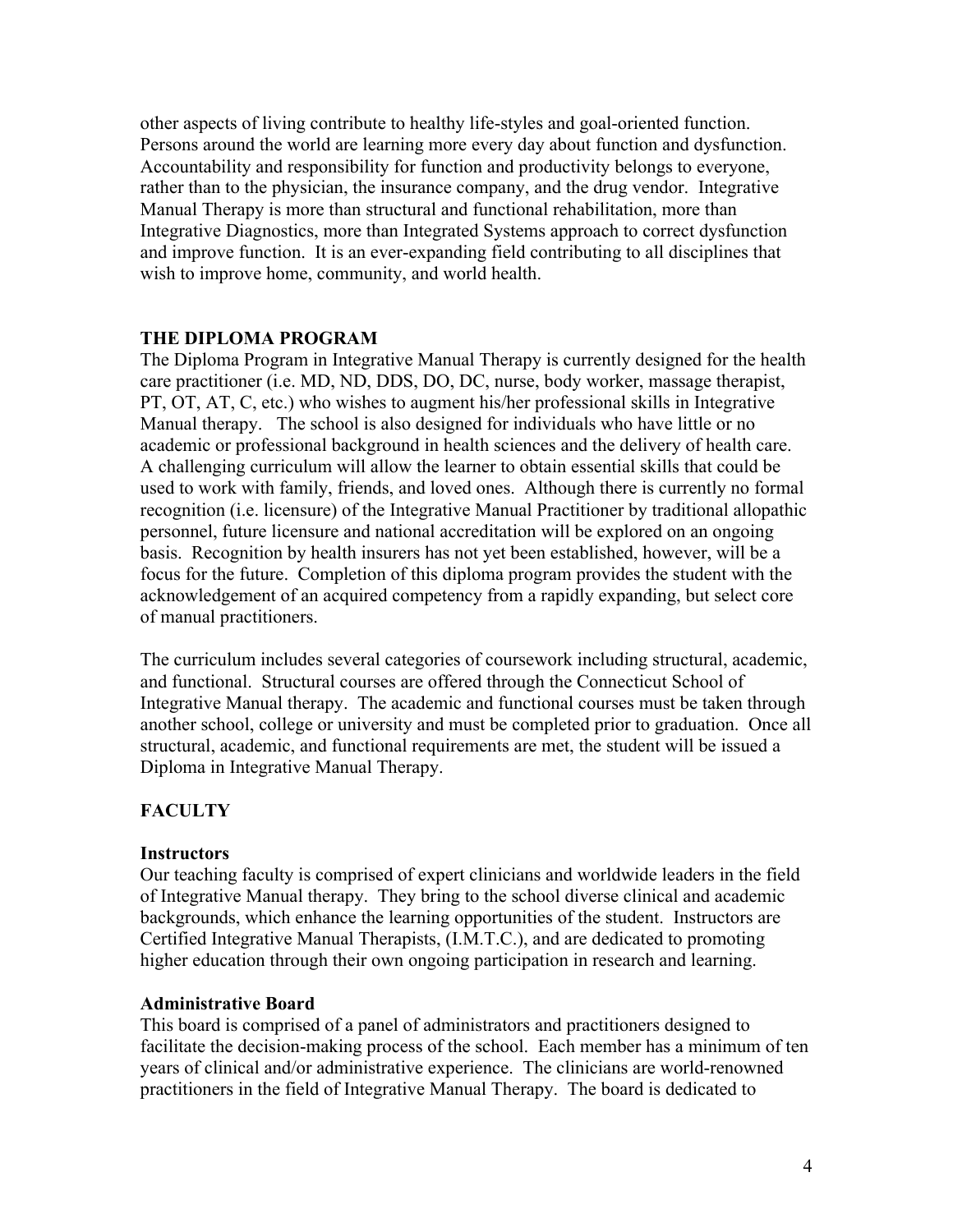upholding the standards of excellence as set forth in the school's Mission Statement.

# **Advisory Board**

The advisory board is comprised of a panel of multidisciplinary professionals. The members are experts in their respective fields of study and have knowledge of and interest in Integrative Manual Therapy. This board is available to provide consultation to the Administrative Board on an ongoing basis in order to facilitate further growth and development of the school, students, and instructors.

### **Admissions Committee**

This committee is comprised of the Dean and Director of Admissions. The committee is responsible for reviewing all applications for admission.

# **FACILITIES**

The Connecticut School of Integrative Manual Therapy is located in West Hartford, Connecticut. We are handicapped accessible with ample parking. Our building is designed with the student and patient in mind.

Our classes are designed such that two to three students sit at one table. Labs are usually designed to work in pairs. We encourage students to bring their own mats, pillows, and/or blankets. However they can be provided if necessary. The number of participants in each class is often limited in order to maintain an optimal learning experience for the student. Each course has a facilitator, who will assist students with school related questions, purchasing optional learning materials, and information regarding the surrounding area (i.e. hotels, restaurants, etc.). We also provide nutritious refreshments throughout the day for all students.

Our library contains over 200 reference materials on a variety of topics ranging from Muscle Energy Technique to Physiology of the Brain.

Additional classroom sites are periodically utilized off campus. These courses are typically larger in student number and require a larger classroom facility.

# **ADMISSIONS REQUIREMENTS**

- Applicants must be at least 18 years of age and have a high school diploma or GED.
- An application for enrollment and all accompanying documents and fees as outlined in the Application Process must be completed prior to enrollment.
- Anatomy and Physiology (4 credit minimum) must be completed at an accredited school, college, or university, with a grade of C or higher. If the course is Pass/Fail, a pass grade is required. If grading is offered, the student must take that option. A PASS grade will only be accepted if that is the only grading format offered by that institution.
- An interview may be required, if deemed necessary by the Dean, based on review of the application.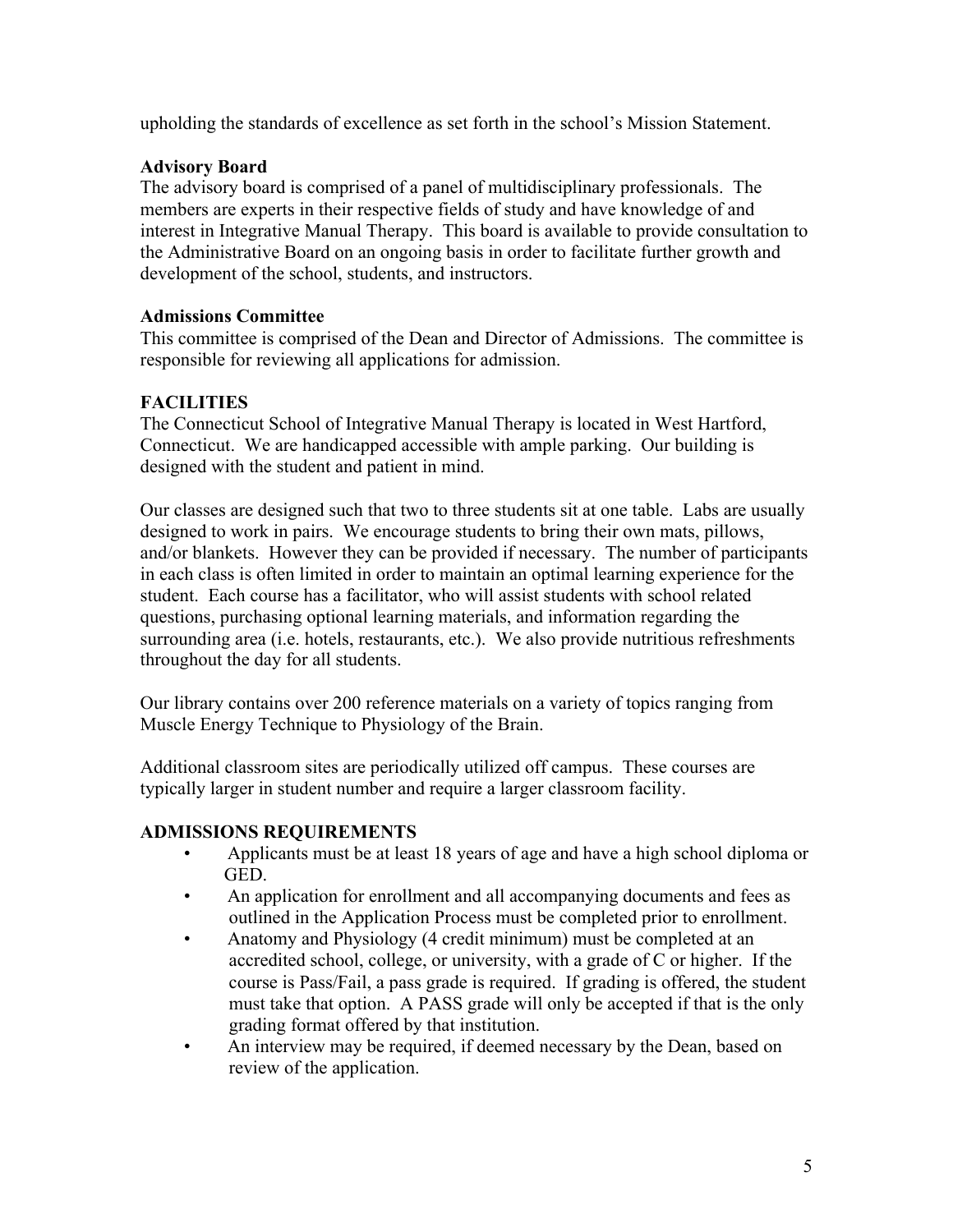# **APPLICATION PROCESS**

The application process includes:

- Completed application form, including 3 essay questions.
- Non-refundable application fee of \$100.00, payable to the Connecticut School of Integrative Manual Therapy.
- Receipt of official transcripts from accredited schools, colleges, or universities.
- One letter of recommendation.
- Course certificates and/or descriptions of life experiences applicable towards credit. NOTE: Once these are received, the prospective student will be sent information regarding challenge exams for those courses they wish to grandfather for credit. A minimum grade of C or higher on each exam will be required for credit towards the diploma. A student may be accepted into the program prior to completion of the challenge exams. However, they must be completed before a diploma will be issued.
- Applicable fees for grandfathering courses should be made payable to the Connecticut School of Integrative Manual Therapy. Fees are \$25.00 per course with a \$125.00 maximum per submission. No refunds will be given for those courses not accepted for credit.
- Based on review of the application, an interview maybe necessary by the Dean/or Director of Admissions.

Application for Admission and all materials should be sent to:

# **CT School of IMT 12 North Main Street #30 West Hartford, CT 06107**

Applicants are approved or denied for matriculation by the Admissions Committee and will be promptly informed of their status once the application process is complete.

# **FULL TIME/PART TIME STATUS**

In order to achieve full time status, a student must be registered and completed the application and commit to taking a minimum of 16 credit hours of CSIMT required courses per calendar year. If a student does not meet or maintain the 16 credit hour minimum requirement per year, the student's status will change to part time. The student will then be responsible for the appropriate part time course fees. Part time students have up to 10 years, from date of acceptance to complete the Diploma Program.

# **TUITION AND FEES**

Payments may be made via check, money order, debit card and any major credit card. Funds must be paid in U.S. Funds only. There is a \$25.00 return check fee. Course booklets are provided with each course at no additional charge. In the event a course has additional items for sale they may be purchased at the time of enrollment. These items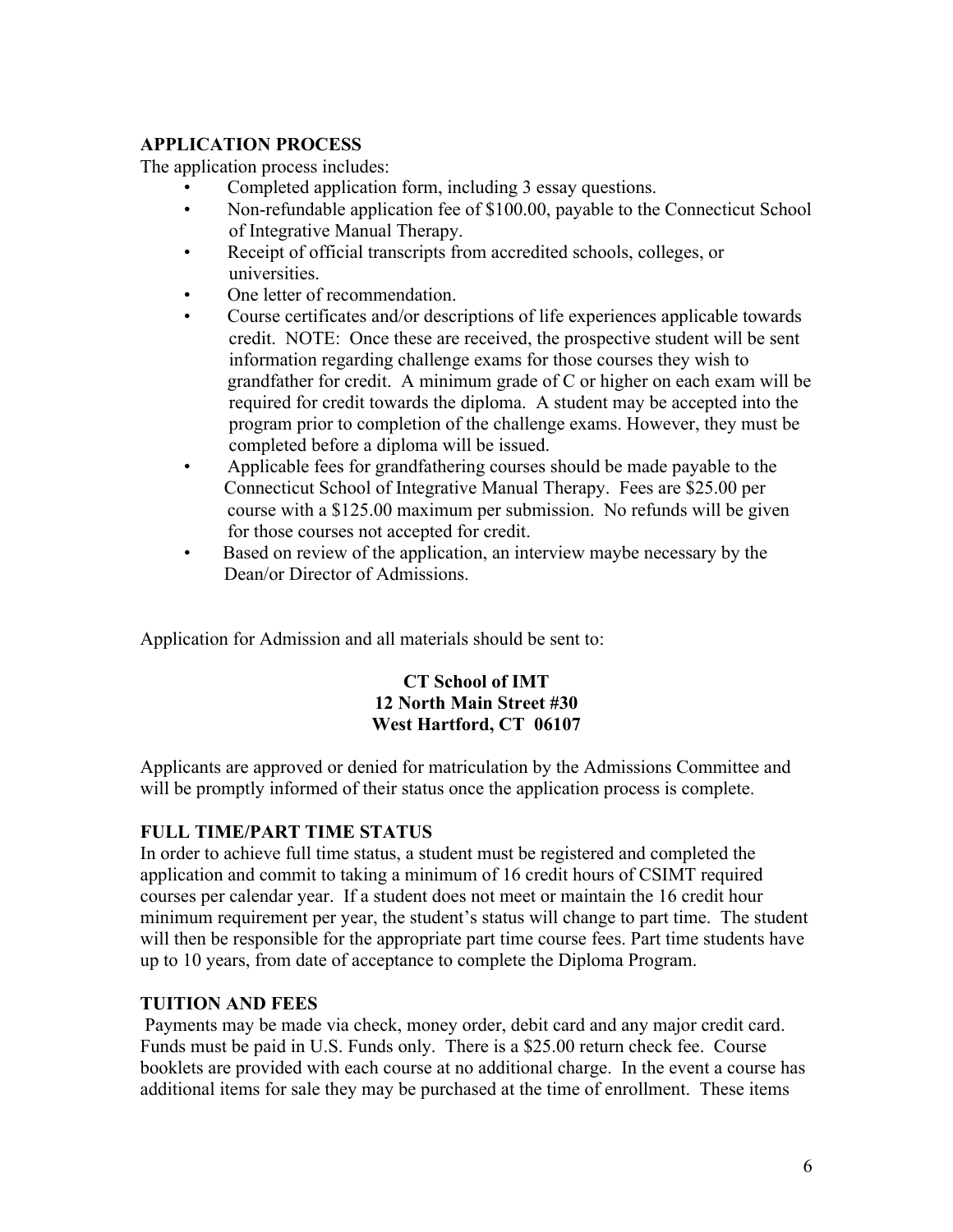are not required for the program however excellent supplements and resources are available.

#### **REQUIREMENTS FOR GRADUATION**

Academic and Functional Credits:

These courses are required, however they are not offered through the Connecticut School of IMT. Any and all fees incurred by the student must be paid to the appropriate institution. These courses are Anatomy & Physiology, Kinesiology, Pathophysiology, Neuroanatomy, Psychology, Growth and Development.

### **FINANCIAL ASSISTANCE**

The school does not offer financial assistance.

### **ACADEMIC POLICIES AND PROCEDURES**

#### **Transfer of Course Credits**

The academic course requirements (Anatomy & Physiology, Kinesiology, Pathophysiology, Neuroanatomy, Psychology, and Growth & Development) will be met through courses taken at an accredited college, school, or university. Official transcripts from these institutions must be mailed directly from each institution to the Connecticut School of Integrative Manual Therapy Admission's Office. These transcripts must be of recent issue and clearly indicate all course credits. The Admission's Committee on an ongoing basis will review official transcripts, for approval of credit. Only courses with a grade of "C" or higher will be considered for approval. If the course is Pass/Fail, only a Pass will be accepted. If grading is offered, the student must take that option. A PASS grade will only be accepted if that is the only grading format offered by that institution. Individual courses offered through DCR and Northeast Seminars (NES) will be accepted for credit toward the Diploma in Integrative Manual Therapy, and do not require a transcript, however, a copy of the course certificate and the challenge exam results (see Grading Policy) must be kept in the student's records in order for the student to receive credit for each course. The courses taken at other institutions, applicable to the Diploma in Integrative Manual Therapy structural, functional, or academic concentrations, will be subject to approval by the Dean. If a course is not approved initially, the student may appeal the decision. Once the Dean reviews the course material and discusses the content with the student, and Administrative Board if necessary, a final decision will be rendered.

#### **Attendance Policy**

It is the student's responsibility to attend all classes and labs. If a student misses more than two hours from a three to four day course, they will be required to make up the missed time. They may also be required to repeat the course based on the instructor's recommendation. Students missing less than two hours must make arrangements with the class instructor on how to make up the time. It is the instructor's discretion as to how the missed time will be made up. The instructor reserves the right to require the student to repeat part of or the entire course. No student will be permitted to obtain missed information from another student in the program without written consent from the instructor. A record of each student's attendance will be kept in his or her file. Refer to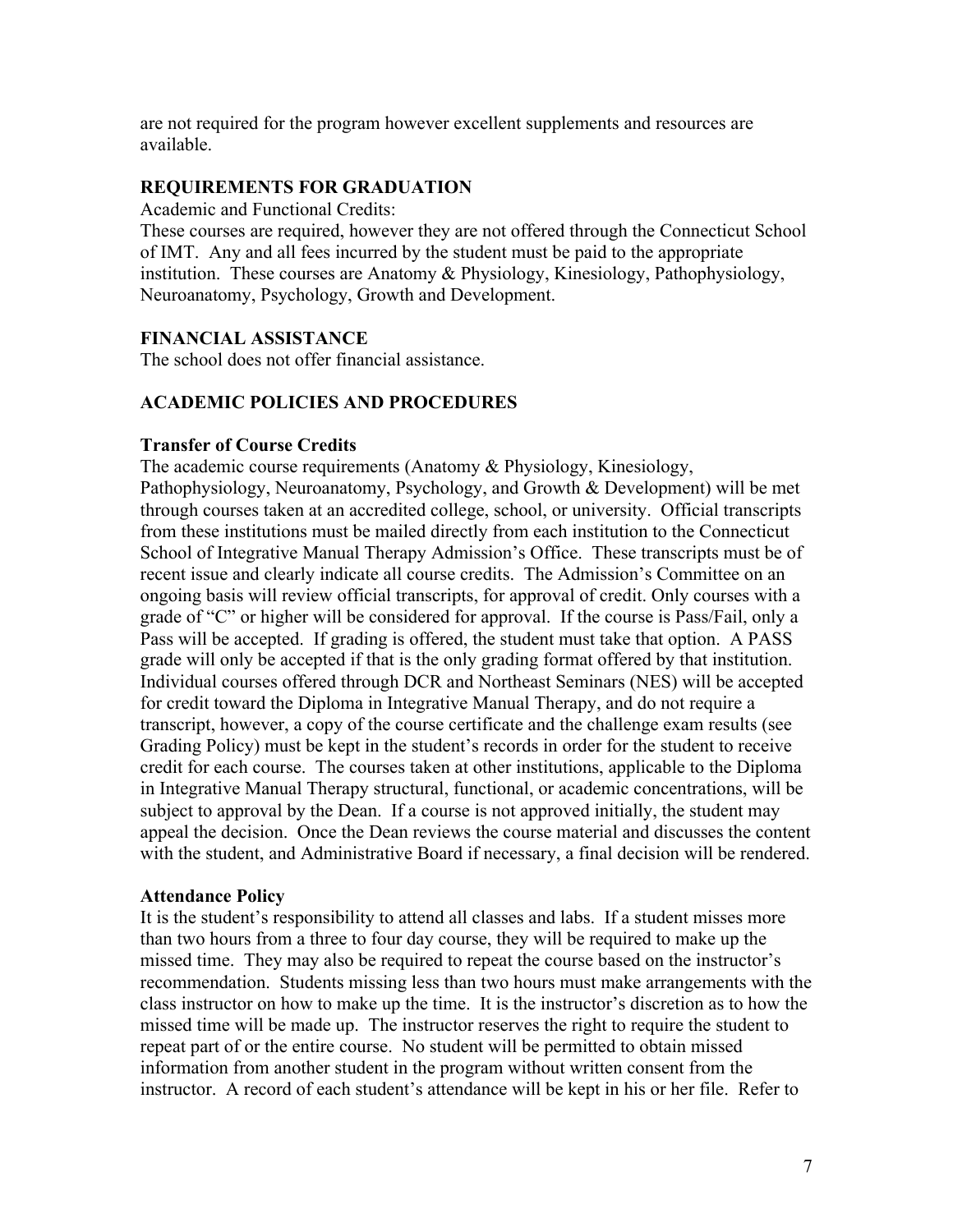the "Cancellation Policy" for information regarding refunds. Academic Intensive weeks will end at 3:00 p.m. on the last day.

**Cancellation/Refund Policy:** Students may at any time cancel a course or withdraw from the program. Notice of withdrawal should be submitted to the school in writing. Cancellation will be based on the last day of verifiable attendance.

- $\checkmark$  Cancellation prior to 45 days of the first day of class will be refunded within 30 days of the cancellation
- $\checkmark$  Cancellation refunds will be minus, 20% of the cost of the class. If class is offered in a different state than Connecticut the refund will be at 50%.
- $\checkmark$  Students who are absent for a scheduled course are not illegible for a refund

Advanced Students:

- $\checkmark$  If a graduate is absent from a class, they are not illegible for a refund. Most Advanced Classes are not repeated, and when and if they are, new material may have been added.
- $\checkmark$  Active Students who attend any part of a class, but are unable to complete the course for any reason, may be given the opportunity to repeat the missed portion at a later date. An additional fee may apply. Students will not receive any refund.
- $\checkmark$  Active students taking advantage of the pre-pay plan who are unable to attend a course will receive a credit towards the makeup of the missed course if written notice is received 45 days in advance. If the student withdraws from the Academic Intensive program a pro-rated refund will be granted.
- $\checkmark$  If terminated, no refund will be issued

#### **Termination/Re-Admission Policy**

Termination in the program can be made either by the student or the school at any time. The school reserves the right to dismiss any student whose conduct is deemed unsatisfactory, as outlined in the "Student Code of Conduct."

**Re-admission:** In cases of immediate dismissal, students must wait a period of at least one year before they will be considered for readmission. They must then re-apply and submit a written statement as to why they should be considered for readmission if the student has taken appropriate and corrective actions. All application processes and fees will not apply and the student will have to re-pay.

#### **Disciplinary Action:**

In cases of unsatisfactory conduct including but not limited to academic theft, failure to abide by the Student Code of Conduct, plagiarism, slander towards the School or its instructors, dishonesty, insubordination to a staff member, or disruption of class or other activity, the policy is as follows: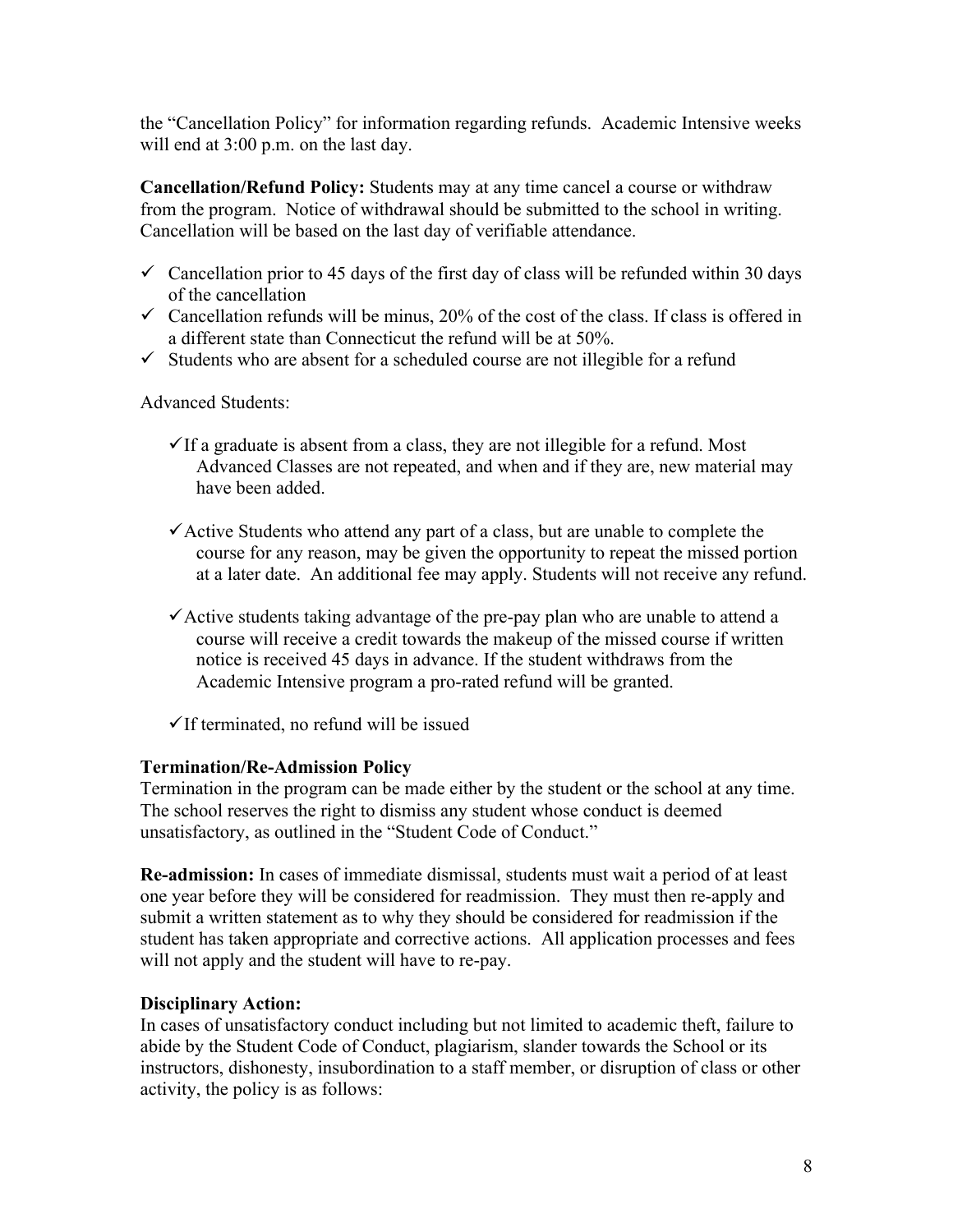At the time of the incident the staff member will issue the student a verbal warning regarding his/her conduct. This warning, along with the date, incident, and action taken, will then be documented in the student's file. If the student gets 3 verbal warnings, the staff member will present the student's case to the Dean for review. It will be up to the discretion of the Dean which action will be taken. There are 2 options:

• Probation: The student will be asked to write a report to the Administrative Board stating why they wish to continue with this program. At the Dean's discretion, the student may also be requested to seek further assistance. Probation will last for at least 6 months. If during this time the student is issued one more verbal warning, they will be dismissed from the school.

• Dismissal: The Dean may inform the student at the time of dismissal of any necessary actions the student must perform in order to return to the school at any time in the future.

In both cases, it will be up to the discretion of the Administrative Board, with notification by the School's Dean, as to the status of the applicant. Re-admission may or may not be granted.

If a student voluntarily withdraws from the program, they may re-enroll at any time. They must complete a new Application and all appropriate fees will apply.

#### **Grading System**

All structural and diagnostic courses will include a written test upon completion of the course. A letter grading system will be used, with a passing grade of C. This grading system will correspond with a numerical system in order to determine the grade point average  $(A=4.0/100; A=3.5/90; B=3.0/80; C=2.0/70)$ . Students will be informed of their test grade at the time of the exam. If a student does not pass a course, they will be required to repeat that exam and must score a C or above prior to graduation.

If a student wishes to repeat a course they will not be required to repeat the exam (once they have passed the initial exam).

Written exams will be administered on the final day of each course. A minimum grade of C is required to receive credit for the course. If a student's exam grade is below C, no credit will be issued towards graduation until a passing grade is received. If the instructor feels the student needs a better understanding of the basic concepts and treatment techniques presented in the course, he/she may recommend the student repeat the course prior to graduation. If a student fails the written exam they will be required to repeat the exam successfully prior to receiving credit.

#### **Academic Support**

It is the student's responsibility to inform the instructor if they are having difficulty with course concepts and constructs. The instructor will provide the student with supplemental resources needed to acquire appropriate skill levels with these concepts. In the event a student continues to have difficulty with the material, study groups or tutoring may be arranged. While much of mastering the material is done outside of the classroom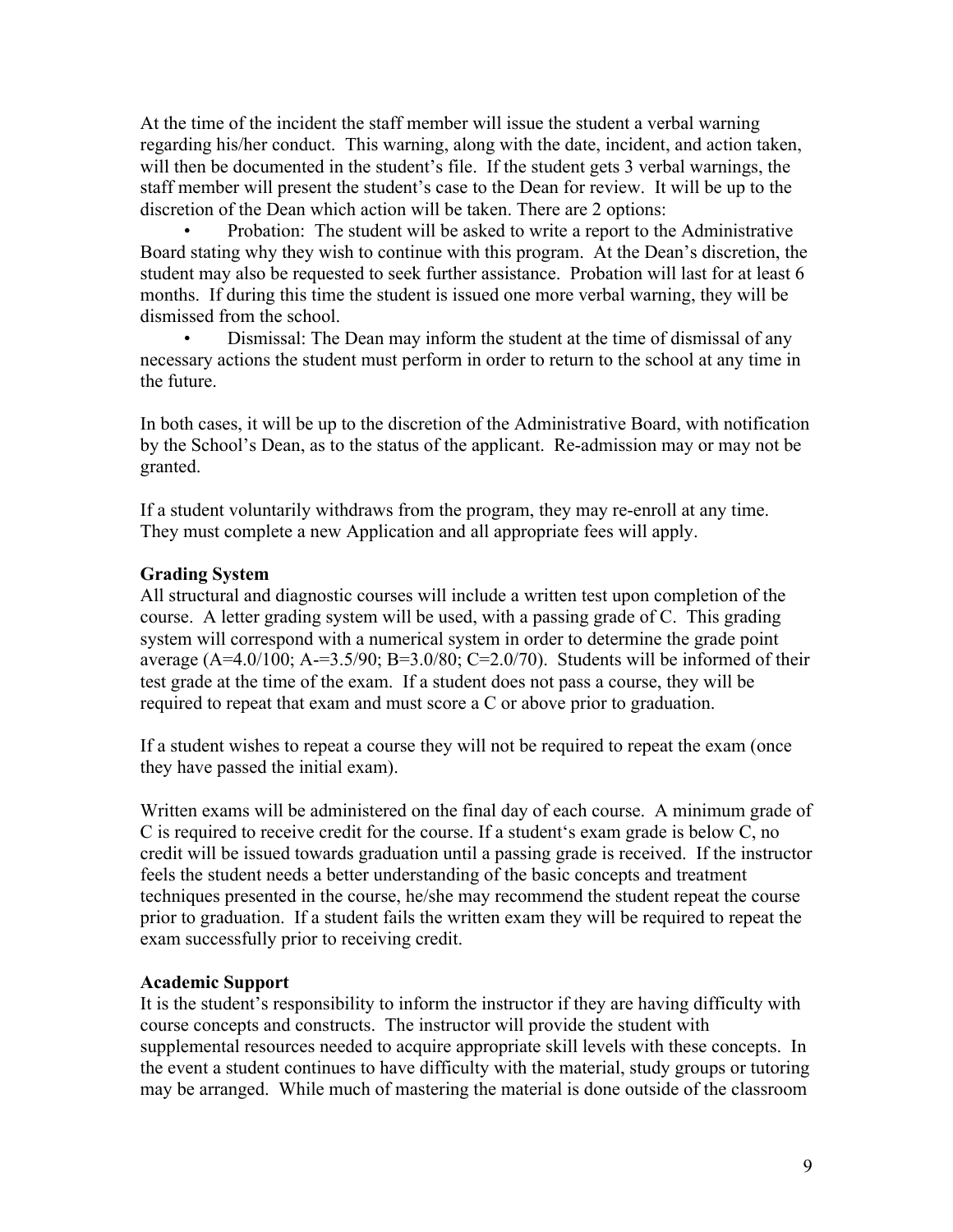through self-study and practice, the instructor will assess basic understanding and utilization of the material.

Students will be given ample opportunity to gain academic and practical knowledge. If it becomes apparent to the instructor that the student has been unable to demonstrate satisfactory utilization of didactic or practical portions of the material, despite repeating courses, and tutoring, a personal interview will be conducted by the Dean to determine the future participation of the student in the program.

# **Complaints**

All complaints will be addressed in an expeditious fashion. Complaints will be addressed in writing with a copy placed in the Compliments and Complaints booklet. Any occurrence is subject to debate, arbitration or possible litigation. Formal complaints will be presented to the Board of Directors.

# **Student Code of Conduct**

The Connecticut School of Integrative Manual Therapy Honor Code is simple, straight forward, and uncompromising. Upon admission to the school and periodically through your tenure, each student is required to confirm his/her understanding and commitment to the following pledge:

"I have not violated nor am I aware of any violation of the Honor Code of The Connecticut School of Integrative Manual Therapy."

Prohibition against Cheating:

- I will not give or receive help on written assignments or examinations without the permission of the instructor.
- I will not look at another student's test paper or other material.

Prohibition against Plagiarism:

I will not copy another person's work or ideas and present them as my own. I understand that all references and quotes attributed from others must be properly cited and acknowledged.

Violations of the Honor Code will result in sanctions against the offending student.

# **Termination Policy:**

Any student that has violated the policies of attendance, grading, misconduct and have not fulfilled their financial responsibility shall be terminated from the program.

# **Student Rights**

All students are guaranteed the following enumerated rights, not to be construed to deny other rights they may enjoy as individuals regardless of their student status.

- Freedom of inquiry, expression and assembly.
- Free pursuit of educational goals within the program and curricula.
- Freedom from disciplinary sanctions without notice as to the nature and cause of the charges.
- A fair hearing which shall include confrontation of accuser(s).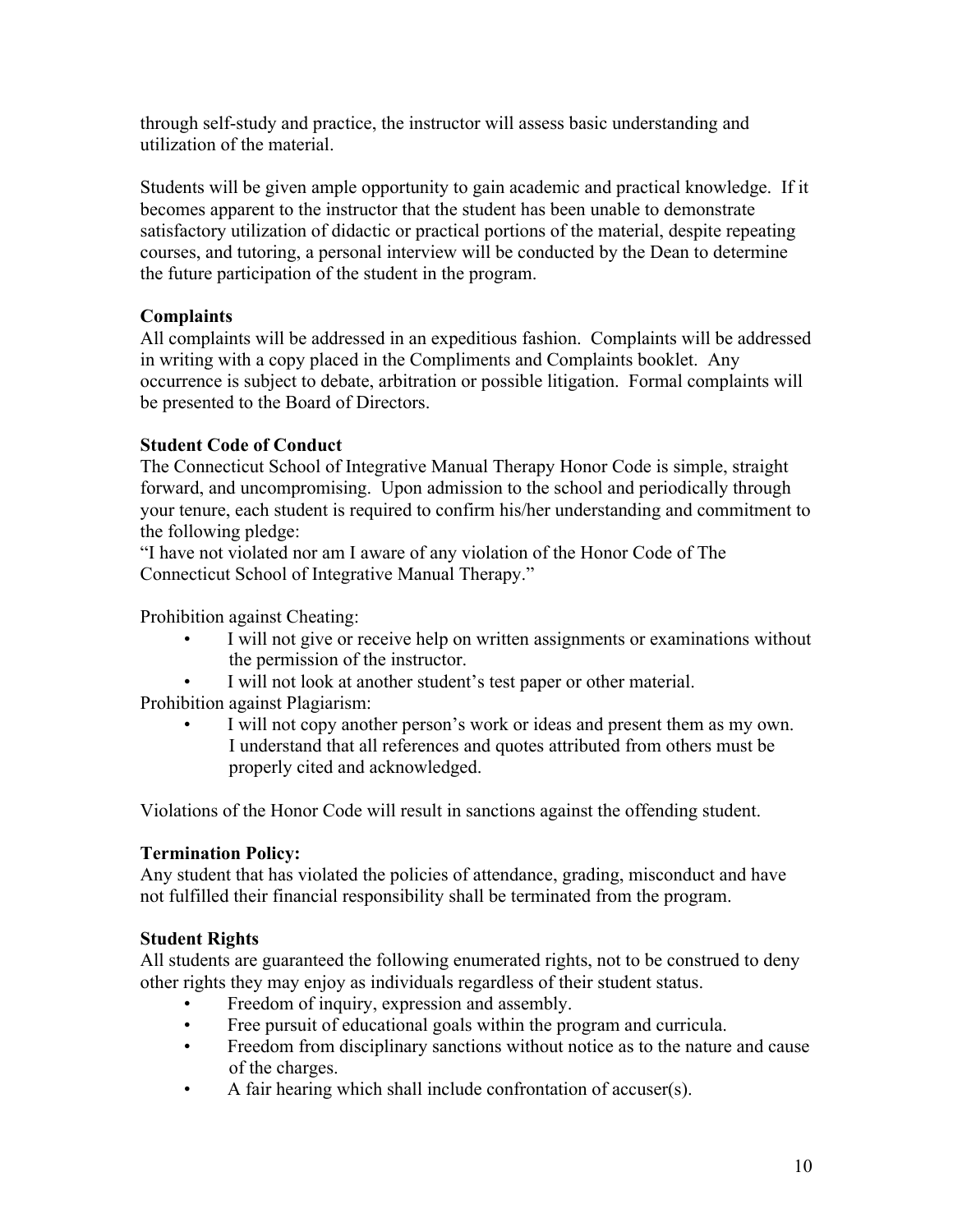### **Dispute Resolution Procedure**:

If at any time a student is enrolled in a program he/she has a complaint regarding the school or instructor he/she is encouraged to resolve the issue as soon as possible by discussing it with the proper school official. The student will be required to put the complaint in writing and become involved in the resolution. Students who are unable to resolve the matter with the school may at any time file their complaint with the following:

> Office of Higher Education 450 Columbus Blvd # 707 Hartford, CT 06103 1-860-947-1818

# **Student Services**

Students have access to their Connecticut School of Integrative Manual Therapy transcripts at any time. There is a \$15.00 fee per transcript.

Each course includes light refreshments and 10-15 minute breaks periodically during the day. The lunch break is usually 1 to  $1\frac{1}{2}$  hours. This allows the student adequate time for lunch and also provides an additional opportunity to practice the newly learned techniques and/or view select videos when appropriate.

Most courses involve labs. During the labs, students will be required to make physical contact with their classmates and instructors in order to practice, learn and experience the techniques being taught. The contact is non-invasive and gentle in nature. On occasion, high velocity, low amplitude mobilization techniques are taught.

The labs in the cranial courses do involve intra-oral techniques. If a student cannot or chooses not to participate in any lab, they must make arrangements with the instructor. Each student must participate in all labs in order to receive credit for the class. However, if extenuating circumstances arise, the student must receive special permission from the Dean to be exempt from lab time. Labs are designed to provide the student with an optimal learning environment. Typically, two to three students share tables. Students are asked to bring pillows mats and blankets.

All classrooms are handicap accessible. Should a student need any special assistance, the school will make any and all reasonable accommodations necessary. All courses will be taught in English.

# **Library**

An extensive resource library is available. With permission form the instructor students have access to a wide variety of reference books, videos, cassette tapes, and journals. In order to maintain this collection, these resources will not be permitted to leave the facility.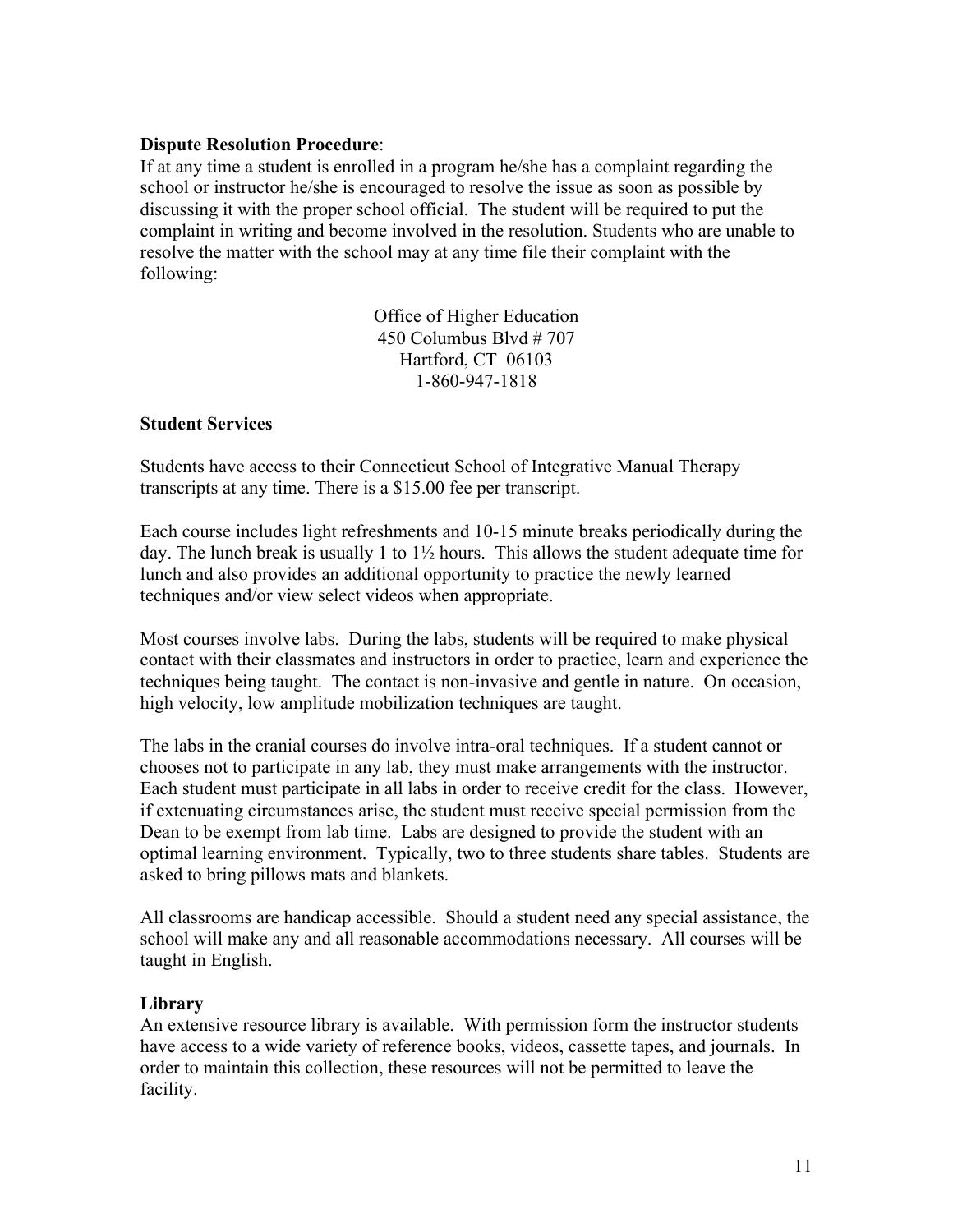Students are provided workbooks for each course, which are included in the course fees (tuition). Reading lists and adjunct materials are also provided. Students will be notified of any required reading prior to each course. Supplemental reading lists are updated on a yearly basis and addendums will be ongoing. As curriculum and course materials are frequently reviewed, reading lists and bibliographies will be cumulative and progressive. Select videos are available for viewing during courses. Videos/books may be purchased.

#### **Graduation Policy**

The Diploma Program in Integrative Manual Therapy requires the student to complete a minimum of 76 credit hours, to be completed in approximately 3-6, but no longer than 10 years, after acceptance into the program. Self-directed study is required of all students for each course, which the student will be advised of before each course. Workbooks are provided for each course and are included in the tuition fee. The academic (14 credit hours) requirements must be met through any accredited school, college, or university and are subject to approval by the dean for credit prior to graduation. It is understood the student will be responsible for payments to other institutions, where applicable, in order to fulfill the academic and functional requirements of this program. Most courses are  $9:00AM - 5:00PM$  and vary on day(s) of the week. Refer to course schedule for the days and times. Courses are prepaid 45 days prior to the start of the class.

NOTE: The diploma is not a reflection of competency. It means the student has met the minimum requirements for graduation

#### **Recognized Holidays and Religious Observance**

Although an attempt is made to schedule courses around holidays, they may in some cases be held on these days. Students are encouraged to arrange their schedules so as not to coincide with any holidays they wish to observe. January: New Year's Day April: Passover, Good Friday, Easter May: Shavuot, Memorial Day July: 4th of July September: Rosh Hashanah October: Yom Kippur November: Ramadan, Thanksgiving December: Hanukkah, Christmas Eve, Christmas Day

#### **Graduation Career Services**

The Connecticut School does not offer placement services. Per the Connecticut Department of Higher Education, be advised that a job applicant may be hindered in obtaining a job in the health care industry if said applicant has a felony criminal record.

Certification in basic Adult and Child Cardiopulmonary Resuscitation **(CPR)** certification is required prior to graduation. Certification is offered through the CT School or will be accepted from an accredited organization (American Heart Association, Red Cross, etc.)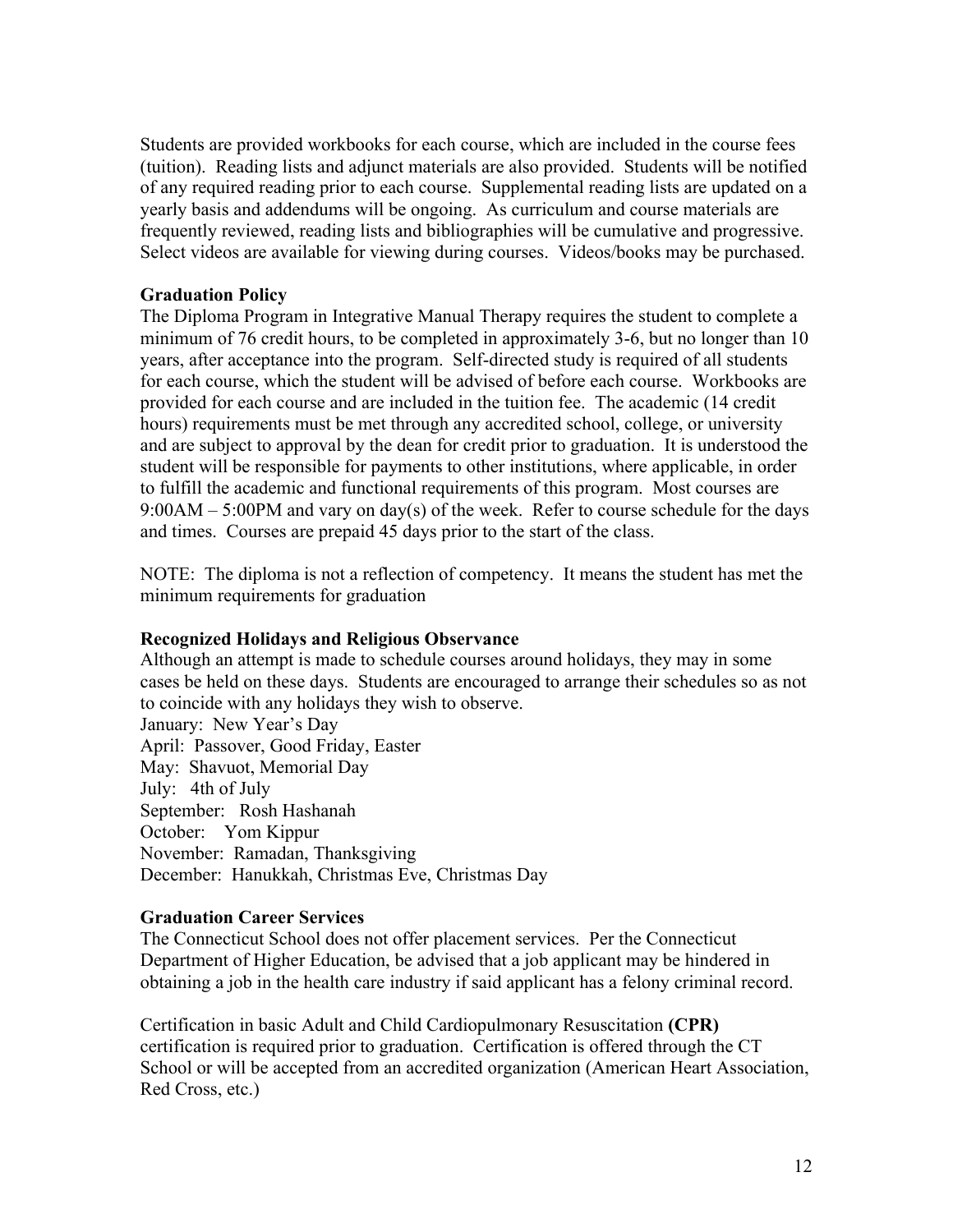# **RECOMMENDED SEQUENCE FOR BASIC SCIENCE COURSES**

All of the academic requirements must be completed prior to the midway point of the diploma program. Anatomy & Physiology Before starting the program

*FIRST YEAR*

Kinesiology Pathophysiology

# *SECOND YEAR*

Neuroanatomy Psychology Growth & Development

The above basic science courses are not offered through The Connecticut School of Integrative Manual Therapy, however, many are offered through local colleges and/or universities. After review by the Administrative Board, credit transfers will be accepted from accredited colleges and universities.

### **"ACADEMIC INTENSIVE" 3 – YEAR CURRICULUM OVERVIEW"**

CSIMT offers two to three consecutive classes, every four months. This allows the student to complete the Diploma Program within three years.

#### *Year One*

The Academic Intensive Program provides a comprehensive clinical education in their learning of Integrative Manual Therapy (IMT). Extensive lecture and lab time focusing on the connective tissue system, biomechanics of the pelvis, sacrum, and spine, and the muscular system. Students will begin their learning on Visceral Mobilization for digestion and women and men's health issues and an introductory tools for circulation. A comprehensive introduction to IMT assessment skills will be presented, covering topics such as Myofascial Mapping, assessment of biomechanical dysfunction and tools to determine the most important area to treat first via the Nullification Process.

Once this year is completed the student will be familiar with the treatment of a variety of injuries and dysfunctions: back pain, strained muscles, muscle cramps, sports injuries, swelling secondary to an injury, costochondritis, asthma, bronchitis, osteoporosis, colic, leaky gut syndrome, Cohn's, ulcerative colitis, bulimia, brachial plexus compression, carpal tunnel syndrome, sciatica and a variety of nerve related pain syndromes.

Course Objectives:

- The myofascial system, muscular system, contractile tissue and autonomically innervated muscles.
- IMT assessment methods via Myofascial Mapping.
- IMT in relationship to the Digestive System.
- IMT in relationship to the thorax and Respiratory System.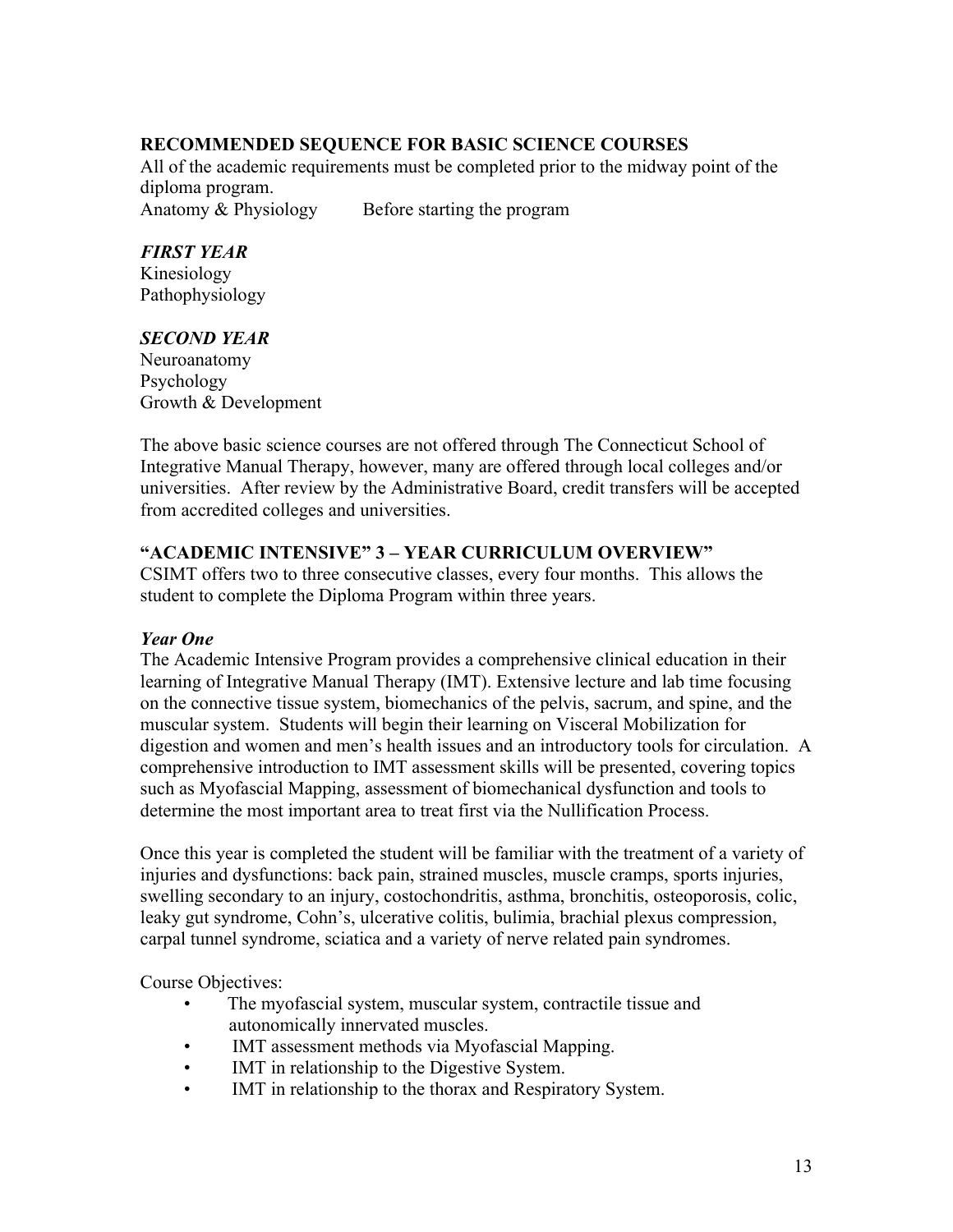- Comprehension of key assessment and treatment techniques for the biomechanical system.
- Primary components of the nervous system.

Clinical Skill Objectives:

- Myofascial Release and the diagnostic technique: Myofascial Mapping.
- Recovery Motilities (Disruption of Membrane, Immune Deficiency Motility, Bone Bruises).
- Compression Syndrome techniques for Diaphragms, Gastrointestinal system, and Respiratory system.
- Visceral techniques for the Gastrointestinal System and Urogenital System. (Type I Relationships, Type II technique, Frozen Organ Syndromes).
- The art and science of Strain and Counterstrain for the muscular system, blood vessel walls, and organs.
- Biomechanics techniques for Pelvis, Sacrum, Spine and Rib cage.
- Dexterity with assessment and treatment of the nervous system.

### *Year Two*

The student will learn how to assess, diagnose, and treat dysfunctions of the upper and lower extremities. This learning will have an emphasis on protective mechanisms, biomechanical dysfunctions and the immune system. The student will begin their learning in Cranial Therapy, IMT for Lymphatic Drainage, and Visceral Mobilization techniques to affect dysfunctions of the respiratory and cardiopulmonary systems. Additionally, the student will advance their learning in Myofascial Mapping.

The student will become familiar with the treatment of a variety of injuries and dysfunctions, including headaches, migraines, double vision, neck pain, endometriosis, PMS, prostatitis, incontinence, allergies, edema and autism. Also covered will be pain and movement dysfunctions for the upper and lower extremities, such as frozen shoulder, chondromalacia patella, tendinitis, fractures, and arthritis. Treatment of clients before and after surgeries such as hip replacements and ACL repair.

Course Objectives:

- Protective mechanisms and biomechanical dysfunctions of the upper and lower extremities.
- An introduction to Cranial Therapy
- Further developing an understanding of IMT assessment techniques
- Expand clinical thinking in regards to the respiratory and cardiopulmonary systems.
- Comprehension of the immune system and the relationship between the lymph system, spleen, thymus and the bones of the extremities.

Clinical Skill Objectives:

• Compression Syndromes, Recoil Tension Tests, Type I Relationships, Neural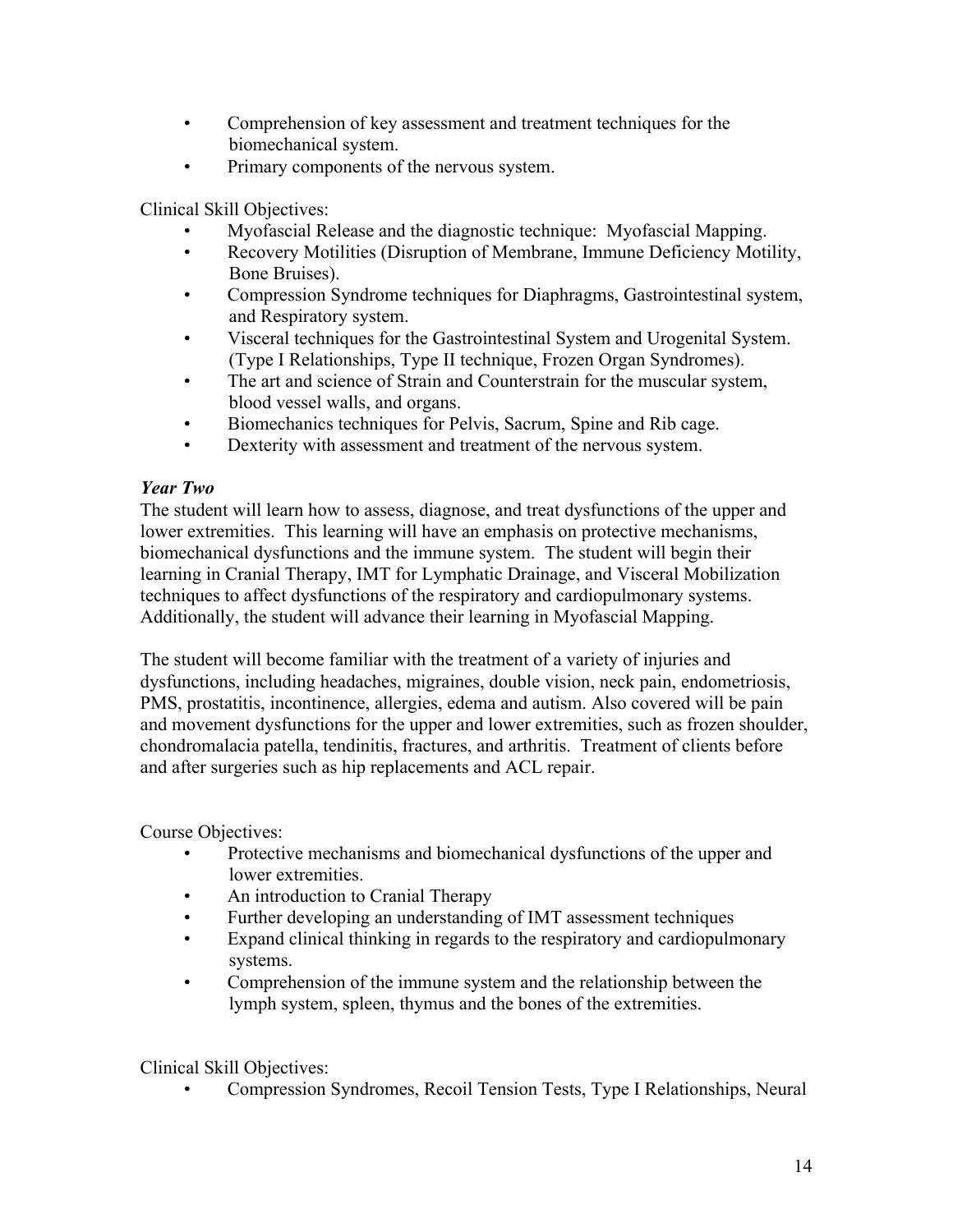Tissue Tension techniques for the upper and lower extremities.

- Be able to address biomechanical (Type I, Type II, Type III) dysfunctions and quanta of the extremities.
- Visceral techniques including Compression Syndromes, Type I Relationships, Frozen Organ Syndrome, Strain and Counterstrain and Neural Tissue Tension techniques for the organs of the reproductive, immune, and lymphatic system.
- Myofascial Mapping with three planer Mapping and develop skills in Neurofascial Process.
- Develop a range of Cranial Therapy techniques to address the cranial vault bones, dura, gear mechanism and compression in the cranial system.

# *Year Three*

The student will learn how to treat the immune system and vascular system. The student will begin their learning on the treatment of psychosocial and emotional issues. Prior learning from year one and two will be utilized to focus on advanced techniques in Cranial Therapy and treatment of the visceral system. Additional information will be presented on nutritional wellness and specialization of IMT for pediatrics. The student will also learn how to combine assessment and treatment planning skills to develop rehabilitation plans for various patient populations.

During this year the student will learn how to treat a variety of physical dysfunctions, cardiovascular dysfunctions, angina, atherosclerosis, food intolerances, food poisoning, cerebral palsy, lymphedema, Multiple Sclerosis, Lyme disease, infertility, loss of night vision, hydrocephaly, failure to thrive, Bell's Palsy, and hemiplegia.

Student clinics, in the evenings after class, provide a comprehensive platform for clinical application while providing community pro-bono service.

Course Objectives:

- Psychosocial and emotional system and its relationship with chronic pain, and many other dysfunctions.
- A deepening understanding of vascular motilities.
- Exploration of the cranial system.
- Develop a comfort level in working with children.
- Start on a lifelong exploration of biophysiography and nutritional wellness.

Clinical Skill Objectives:

- Knowing when to refer out for psychosocial and emotional issues as they relate to the overall health and wellbeing of the client.
- Palpate and perceive a wide variety of motilities with focus on vascular and lymphatic systems.
- Ability to release Compression Syndromes, locate and work with Recovery Motilities and fluids in the cranial system.
- Develop skills in assessing and treating children from those who are relatively healthy to those who have significant neurologic, digestive, immune and vascular issues.